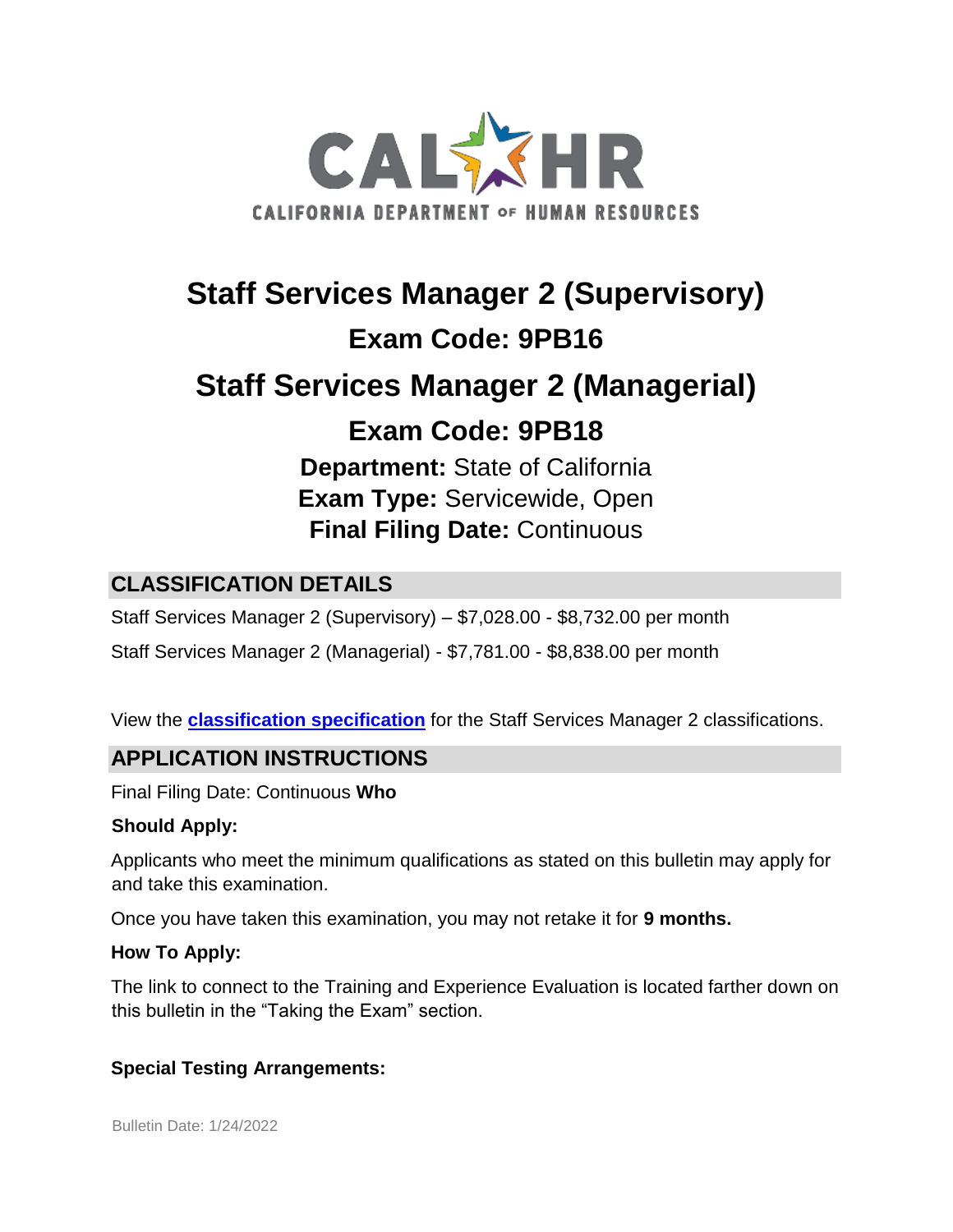If you require special testing arrangements due to a verified disability or medical condition, please contact:

California Department of Human Resources CalCareer Service Center 1810 16<sup>th</sup> Street Sacramento, CA 95814

Phone: (866) 844-8671 Email: CalCareer@CalHR.CA.GOV

California Relay Service: 7-1-1 (TTY and voice)

TTY is a Telecommunications Device for the Deaf, and is reachable only from phones equipped with a TTY Device

# **MINIMUM QUALIFICATIONS**

All applicants must meet the education and/or experience requirements as stated on this exam bulletin to be accepted into the examination. Part-time or full-time jobs, regardless of whether paid or volunteer positions, and inside or outside California state service will count toward experience.

#### **Staff Services Manager 2**

#### **EITHER I**

One year of experience in the California State service performing the duties of a Staff Services Manager I.

#### **OR 2**

One year of experience in the California State service performing analytical staff duties of a class with a level of responsibility not less than that of Associate Governmental Program Analyst. **And** 

Current employment in a class with a level of responsibility not less than that of Staff Services Manager I.

#### **OR 3**

Two years of experience in the California State service performing analytical staff duties of a class with a level of responsibility not less than that of Associate Governmental Program Analyst.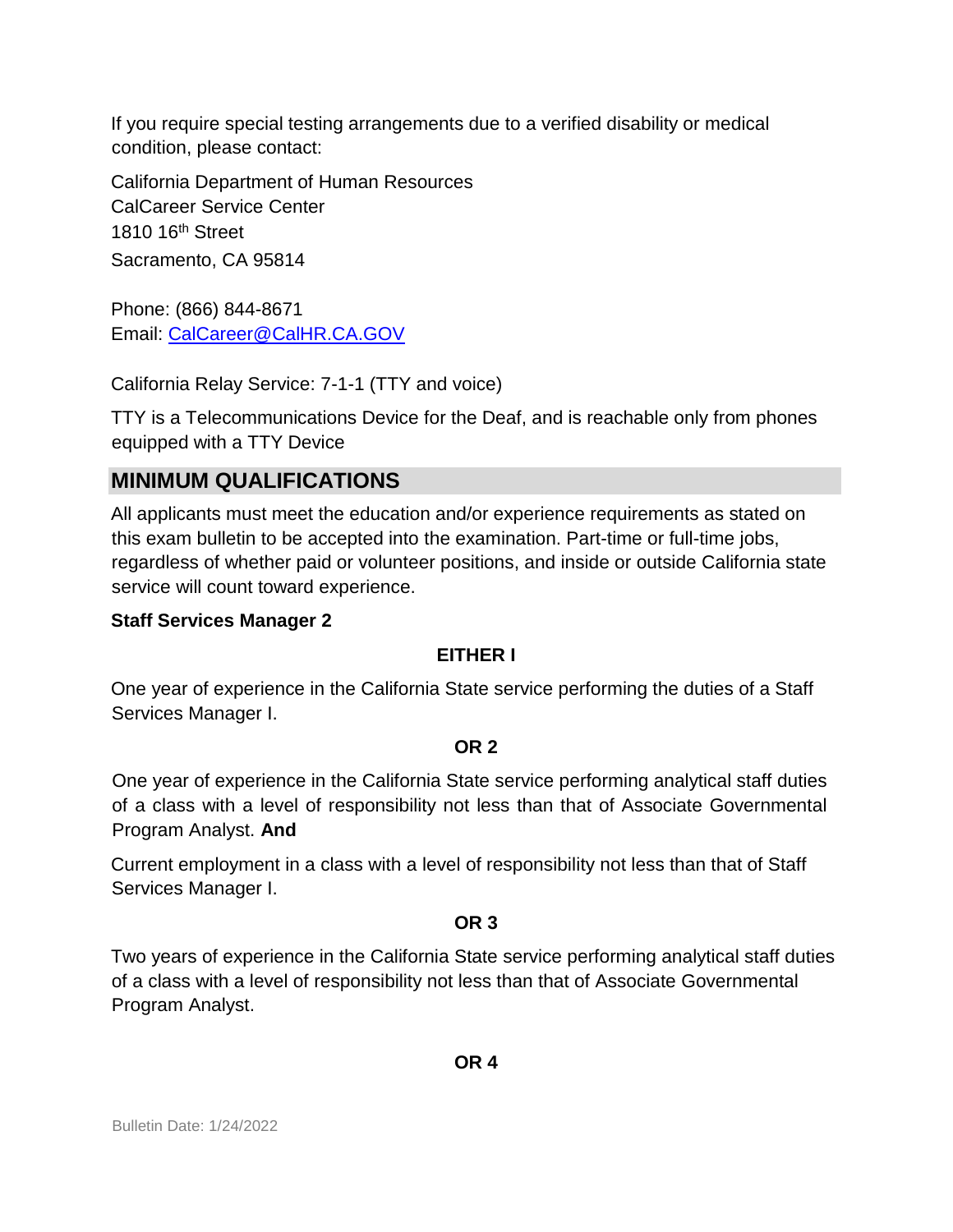Experience: Four years of increasingly responsible management, personnel, fiscal, planning, program evaluation, or related analytical experience which shall have included the preparation of reports and the presentation of recommendations to management beyond the trainee level, at least one year of which must have been in a supervisory capacity. (Experience in the California State service applied toward this requirement must include one year performing the duties of a class with a level of responsibility not less than that of Staff Services Manager I.) (In appraising experience, more weight will be given to the breadth of pertinent experience and the evidence of the candidate's ability to accept and fulfill increasing responsibilities than to the length of the experience.) **And** 

Education: Equivalent to graduation from college. (Additional qualifying experience may be substituted for the required education on a year-for-year basis.)

### **POSITION DESCRIPTION**

#### **Staff Services Manager 2**

A Staff Services Manger 2 (Supervisory) or Staff Services Manager 2 (Managerial) for the State of California performs a wide variety of fiscal, management, and staff services functions including such areas as personnel, budget, management analysis, administrative services, program evaluation and planning, and policy analysis and formulation. Staff in these positions are typically subject-matter generalists who have demonstrated possession of the strong analytical skills, supervisory and/or managerial abilities, and personal qualifications to succeed in a broad range of fiscal, management, staff services, and related settings. Staff Services Managers 2 (Supervisory) and (Managerial) are responsible for the effective resolutions of a broad range of governmental, supervisory, and/or managerial problems. They conduct and/or review analytical studies and surveys; formulate, procedures, policies, and program alternatives; make recommendations on a broad spectrum of administrative and program-related problems; review and analyze proposed legislation, and advise management on its impact or potential impact; represent the State or a given department as assigned; and do other related work.

The Staff Services Manager 2 (Supervisory) is the full supervisory level over analytical and administrative work. Staff at this level are typically in charge of a well-established and fully-developed Staff Services function. The Staff Services Manager 2 (Managerial) is the first management level over analytical and administrative work. Staff at this level have significant responsibilities for formulating or administering agency or departmental policies and programs. Positions exist throughout the State of California in various

#### departments.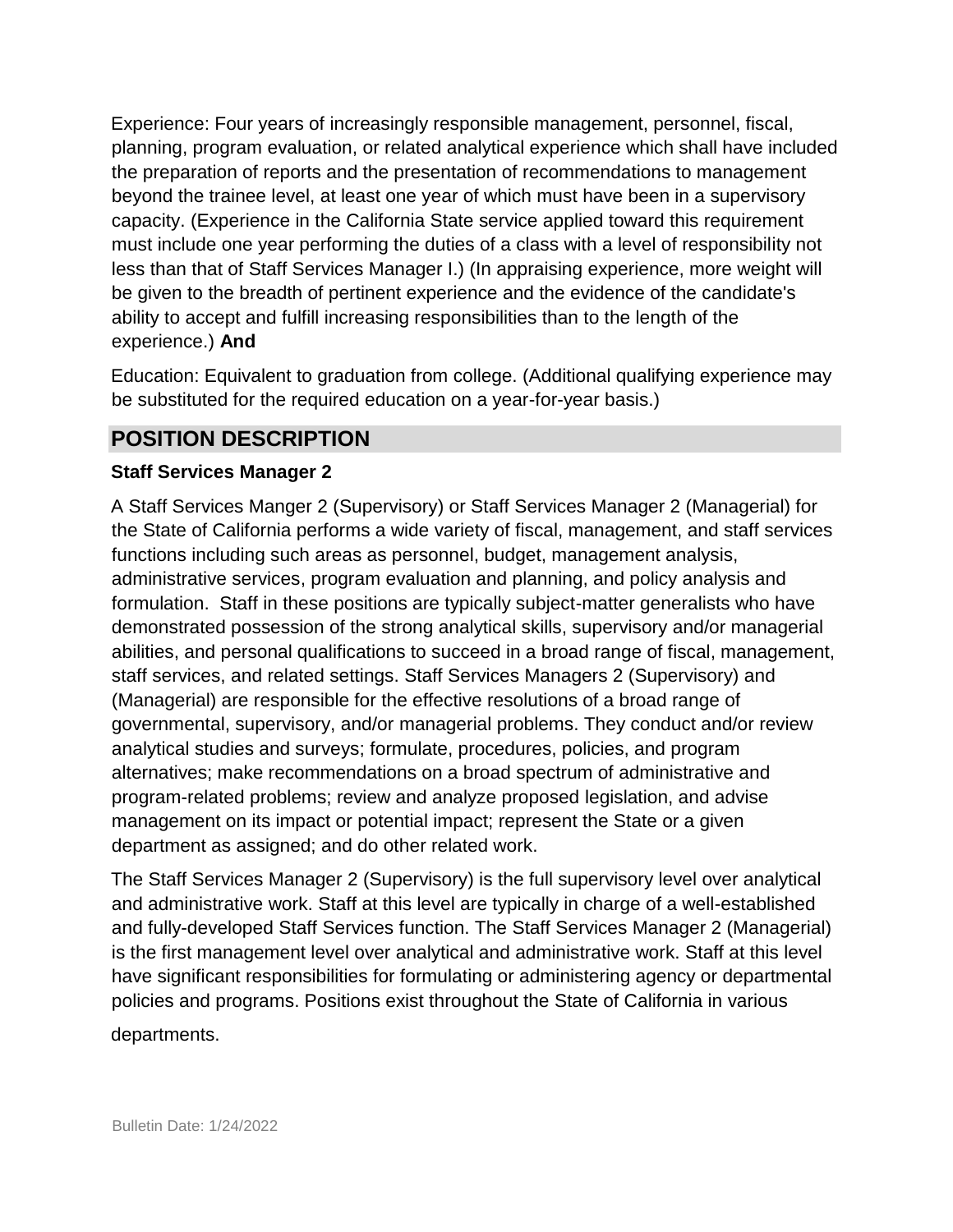## **EXAMINATION SCOPE**

This examination consists of the following components:

#### **Training and Experience Evaluation –** Weighted 100% of the final score.

The examination will consists solely of a **Training and Experience Evaluation.** To obtain a position on the eligible list, a minimum score of 70% must be received. Applicants will receive their score upon completion of the Training and Experience Evaluation process.

The components of the Training and Experience Evaluation assess the following competencies [\(State of California Leadership Competency Model\):](http://www.dpa.ca.gov/hr-mod/main.htm)

#### **Core Leadership Competencies:**

#### **Analytical Thinking**

The ability to approach a problem by using a logical, systematic, sequential approach.

#### **Change Leadership**

The ability to manage, lead, and enable the process of change and transition while helping others to deal with their effects.

#### **Customer Focus**

The ability to identify and respond to current and future customer's needs. The ability to provide excellent service to internal and external customers.

#### **Communication**

The ability to listen to others and communicate in an effective manner. The ability to communicate ideas, thoughts, and facts in writing. The ability/skill to use correct grammar, correct spelling, sentence and document structure, accepted document formatting, and special literary techniques to communicate a message in writing.

#### **Conflict Management**

The ability to prevent, manage and/or resolve conflict.

#### **Decision Making**

The ability to make decisions and solve problems involving varied levels of complexity, ambiguity, and risk.

#### **Developing Others**

The ability and willingness to delegate responsibility, work with others, and coach them to develop their capabilities.

#### **Ethics and Integrity**

The degree of trustworthiness and ethical behavior of an individual with consideration for the knowledge one has of the impact and consequences when making a decision or taking action.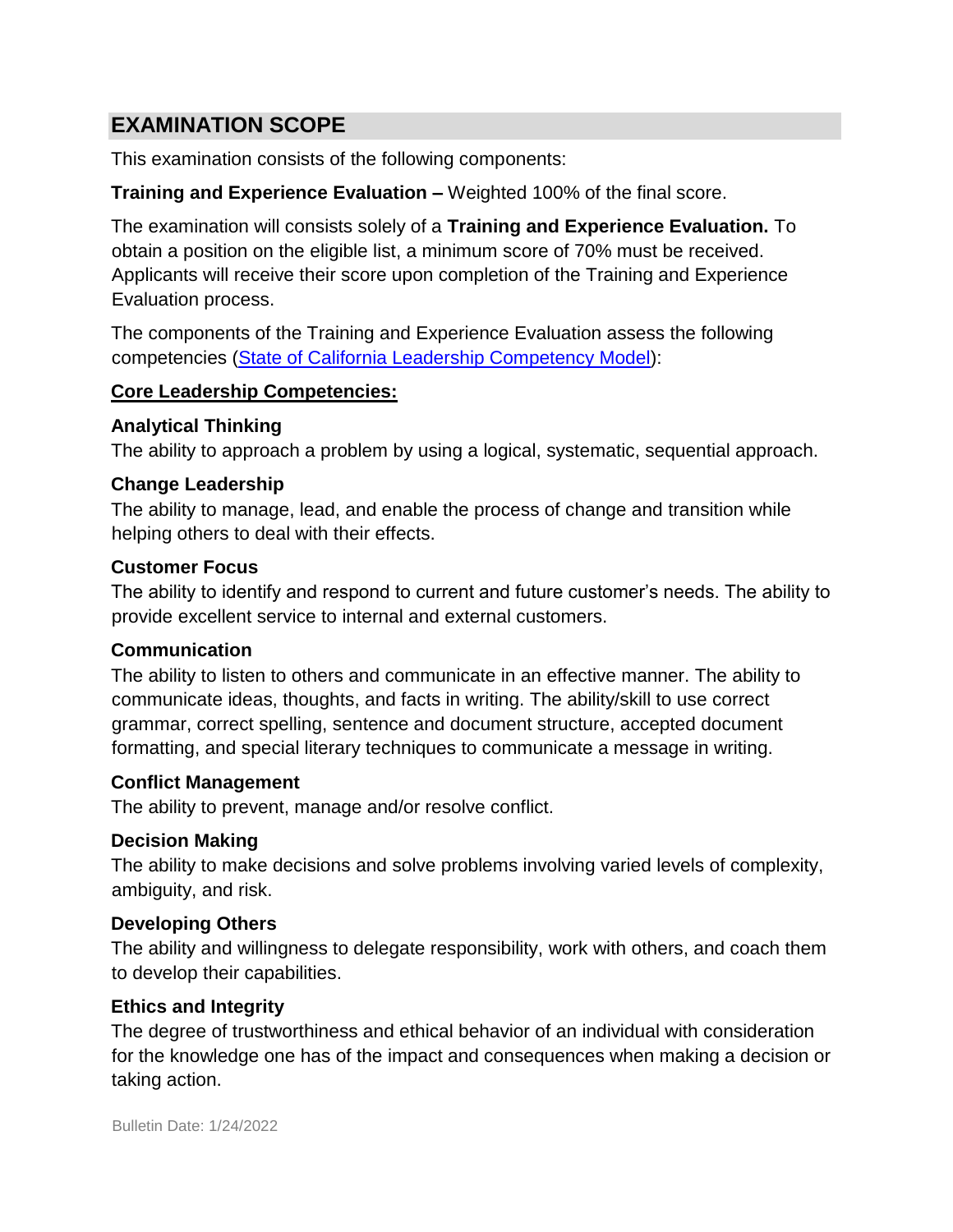#### **Fostering Diversity**

The ability to promote equal and fair treatment and opportunity for all. The ability to effectively promote equal opportunity in employment and maintain a work environment that is free of discrimination and harassment. The ability to demonstrate the knowledge of a supervisor's responsibility for promoting equal opportunity in hiring and employee development and promotion.

#### **Interpersonal Skills**

The ability to get along and interact positively with coworkers. The degree and style of understanding and relating to others.

#### **Personal Credibility**

Demonstrating concern that one be perceived as responsible, reliable, and trustworthy.

#### **Team Leadership**

The ability to effectively manage and guide group efforts. This includes providing the appropriate level of feedback concerning group progress.

#### **Thoroughness**

The ability to ensure that one's own and other's work and information are complete and accurate. The ability carefully prepare for meetings and presentations. The ability to follow up with others to ensure that agreements and commitments have been fulfilled.

#### **Vision and Strategic Thinking**

The ability to support, promote, and ensure alignment with the organization's vision and values. The ability to understand how an organization must change in light of internal and external trends and influences.

#### **Workforce Management**

The ability to effectively recruit, select, develop, and retain competent staff; includes making appropriate assignments and managing staff performance.

#### **Occupation (Classification) Specific Competencies**

#### **Creative Thinking**

The ability to look at situations from multiple perspectives. The ability to do or create something new. The ability to create solutions to problems using novel methods and

processes.

#### **Diagnostic Information Gathering**

The ability to identify the information needed to clarify a situation and to draw out the information when others are reluctant to disclose it.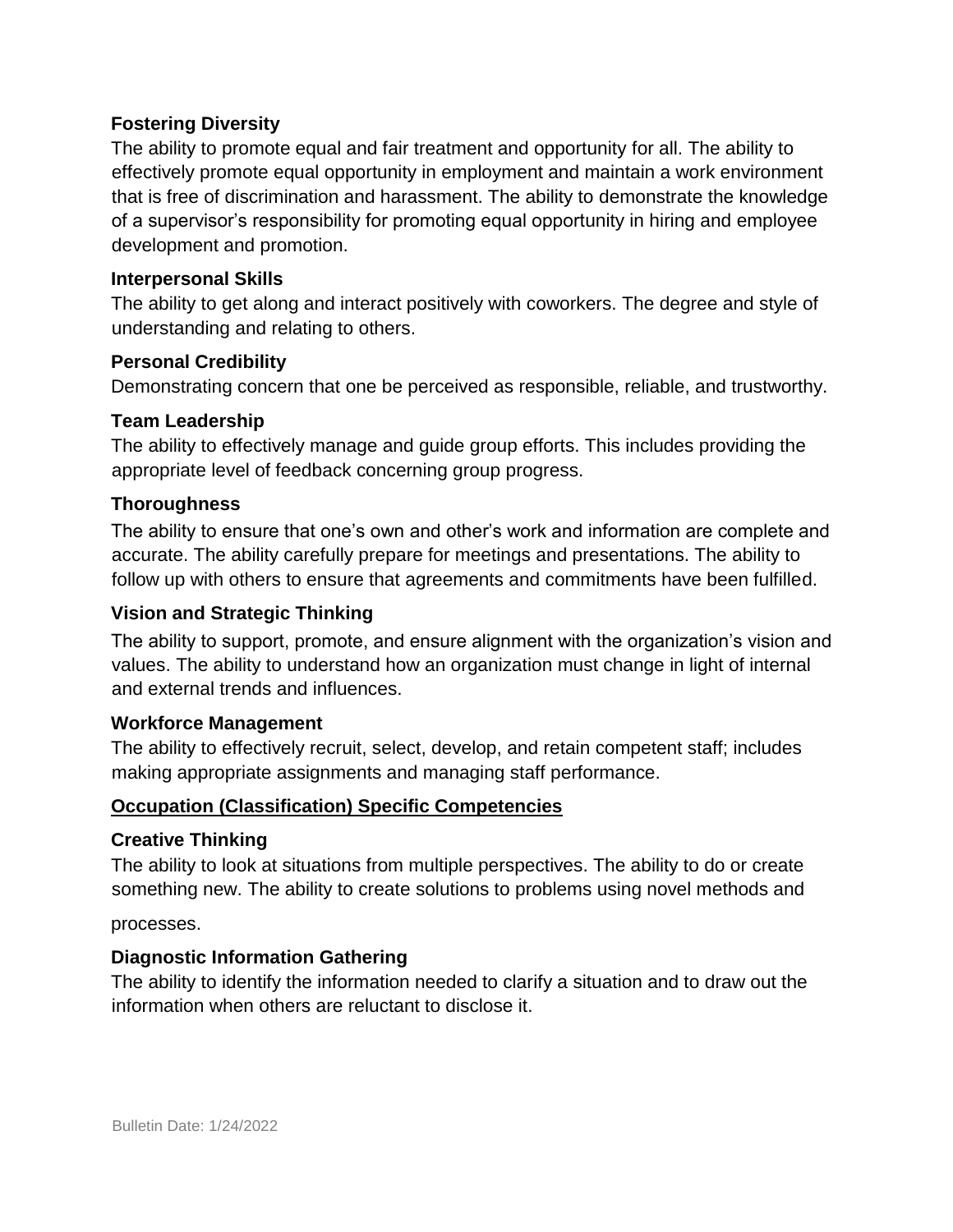#### **Empowering Others**

The ability to convey confidence in employees' ability to be successful, especially at challenging new tasks; share significant responsibility and authority; and to allow employee's freedom to decide how they will accomplish their goals and resolve issues.

#### **Organizational Awareness**

The ability to understand the workings, structure, and culture of the organization as well as the political, social, and economic issues affecting the organization.

#### **Professional and Personal Development**

The commitment to improve one's technical and personal growth.

#### **Resource Management**

The ability to ensure the effective, efficient, and sustainable use of public service resources and assets, human and financial resources, and real property and business information.

#### **Results Orientation**

The ability to focus personal efforts on achieving results consistent with the organization's objectives.

In addition to evaluating applicants' relative knowledge, skills, and ability, as demonstrated by quality and breadth of education and/or experience, emphasis in each exam component will be on measuring competitively, relative job demands, each applicant's:

#### **ALL LEVELS:**

Knowledge of:

- 1. Principles, practices, and trends of public and business administration, including management and support staff services such as budget, personnel, management analysis, planning, program evaluation, or related areas.
- 2. Principles and practices of employee supervision, development, and training.
- 3. Program management
- 4. Formal and informal aspects of the legislative process.
- 5. The administration and department's goals and policies.
- 6. Governmental functions and organization at the State and local level.
- 7. Department's Affirmative Action Program objectives
- 8. A manager's role in the Affirmative Action Program and the processes available to meet affirmative action objectives.

#### Ability to:

1. Reason logically and creatively and utilize a variety of analytical techniques to resolve complex governmental and managerial problems.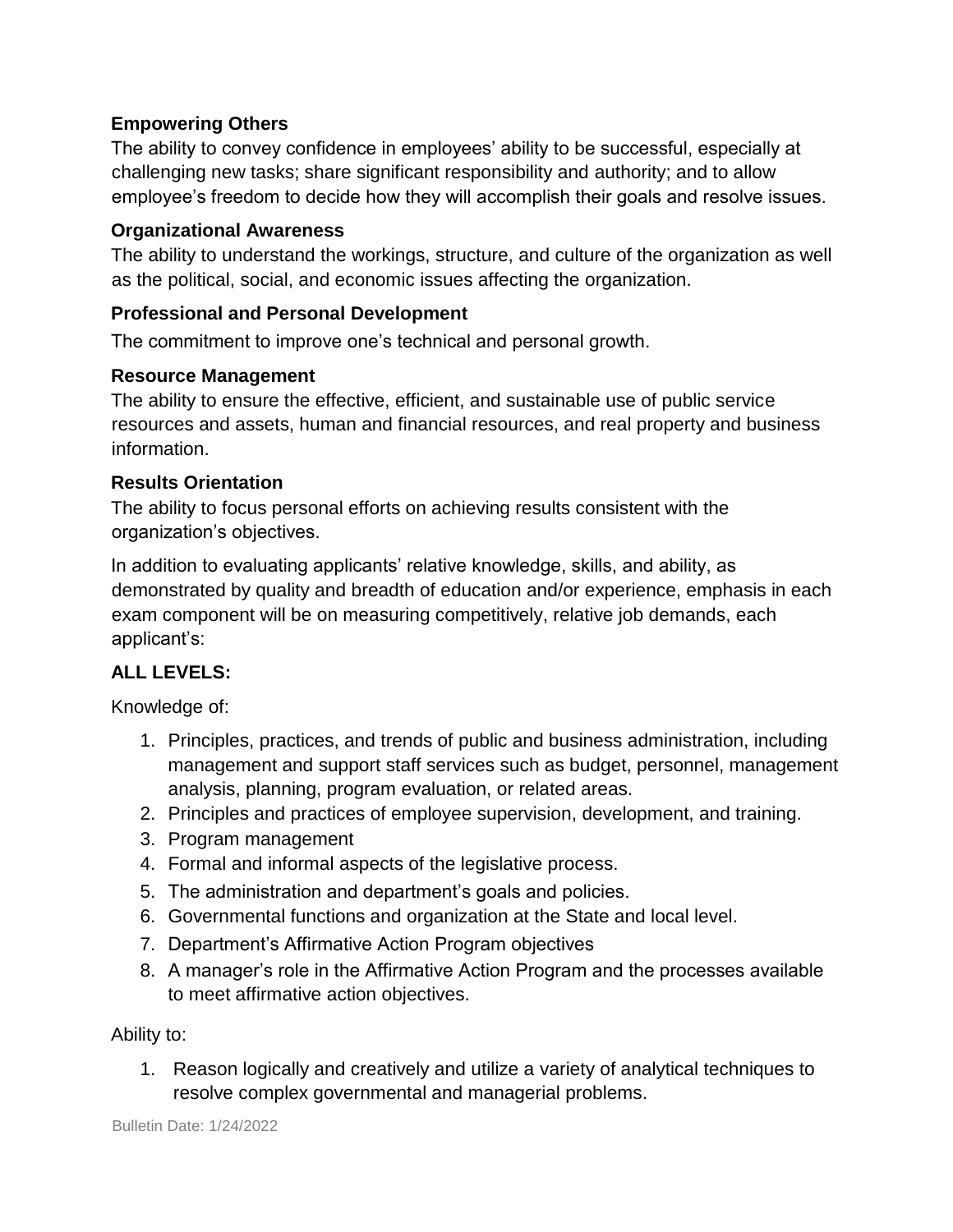- 2. Develop and evaluate alternatives.
- 3. Analyze data and present ideas and information effectively both orally and in writing.
- 4. Consult with and advise administrators or other interested parties on a wide variety of subject-matter areas.
- 5. Gain and maintain the confidence and cooperation of those contacted during the course of work.
- 6. Review and edit written reports, utilize interdisciplinary teams effectively in the conduct of studies.
- 7. Manage a complex Staff Services program.
- 8. Establish and maintain project priorities.
- 9. Develop and effectively utilize all available resources.
- 10. Effectively contribute to the department's affirmative action objectives.

Special Personal Requirements:

1. Demonstrated ability to act independently, open-mindedness, flexibility, and tact.

## **ELIGIBLE LIST INFORMATION**

A service-wide, open eligible list for the Staff Services Manager 2 (Managerial) and Staff Services Manager 2 (Supervisory) classifications will be established for:

State of California (all State of California departments, statewide)

The names of successful competitors will be merged onto the eligible list in order of final score regardless of exam date. Eligibility expires **12 months** after it is established. Applicants must then retake the examination to reestablish eligibility. Veterans' Preference will be granted for this examination. In accordance with Government Codes 18973.1 and 18973.5, whenever any veteran, or widow or widower of a veteran achieves a passing score on an open examination, he or she shall be ranked in the top rank of the resulting eligible list.

Veteran status is verified by the California Department of Human Resources (CalHR). Information on this program and the Veterans' Preference Application (Std. 1093) is available **[online.](https://www.jobs.ca.gov/CalHRPublic/Landing/Jobs/VeteransInformation.aspx)** Additional information on veteran benefits is available at the Department of Veterans Affairs.

Career Credits are not granted for examinations administered on an Open basis or Promotional basis.

# **EXAMINATION INFORMATION**

**[Preview Training and Experience Evaluation](http://jobs.ca.gov/jobsgen/9PB16A.pdf)**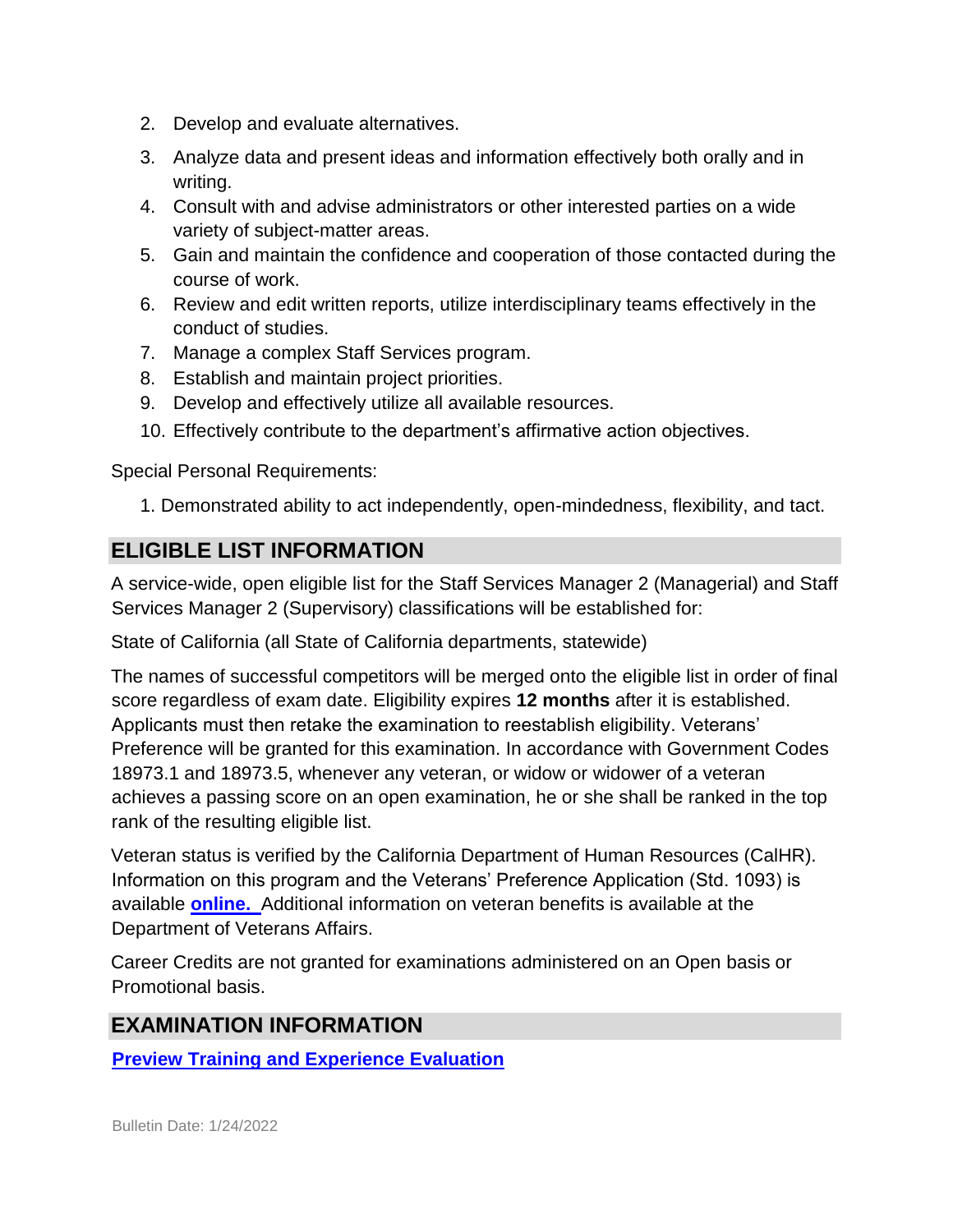# **PREPARING FOR THE EXAMINATION**

Here is a list of suggested resources to have available prior to taking the exam.

**Employment History:** Employment dates, job titles, organization names and addresses, names of supervisors or persons who can verify your job responsibilities, and phone numbers of persons listed above.

**Education:** School names and addresses, degrees earned, dates attended, courses taken (verifiable on a transcript), persons or office who can verify education, and phone numbers of persons or offices listed above.

**Training:** Class titles, certifications received, names of persons who can verify your training, and phone numbers of persons listed above.

# **TAKING THE EXAMINATION**

Take the online **[Training and Experience Evaluation](https://www.jobs.ca.gov/Public/Login.aspx?ExamId=9PB16)** [f](https://www.jobs.ca.gov/Public/Login.aspx?ExamId=9PB16)or the Staff Services Manager 2 (Supervisory) and Staff Services Manager 2 (Managerial) classifications.

## **TESTING DEPARTMENTS**

State of California (all State of California departments)

# **CONTACT INFORMATION**

California Department of Human Resources CalCareer Service Center 1810 16<sup>th</sup> Street Sacramento, CA 95814 Phone: (866) 844-8671 Email: CalCareer@CalHR.CA.GOV

California Relay Service: 7-1-1 (TTY and voice)

TTY is a Telecommunications Device for the Deaf, and is reachable only from phones equipped with a TTY Device.

# **EQUAL OPPORTUNITY EMPLOYER**

The State of California is an equal opportunity employer to all, regardless of age, ancestry, color, disability (mental and physical), exercising the right of family care and medical leave, gender, gender expression, gender identity, genetic information, marital status, medical condition, military or veteran status, national origin, political affiliation, race, religious creed, sex (includes pregnancy, childbirth, breastfeeding, and related medical conditions), and sexual orientation.